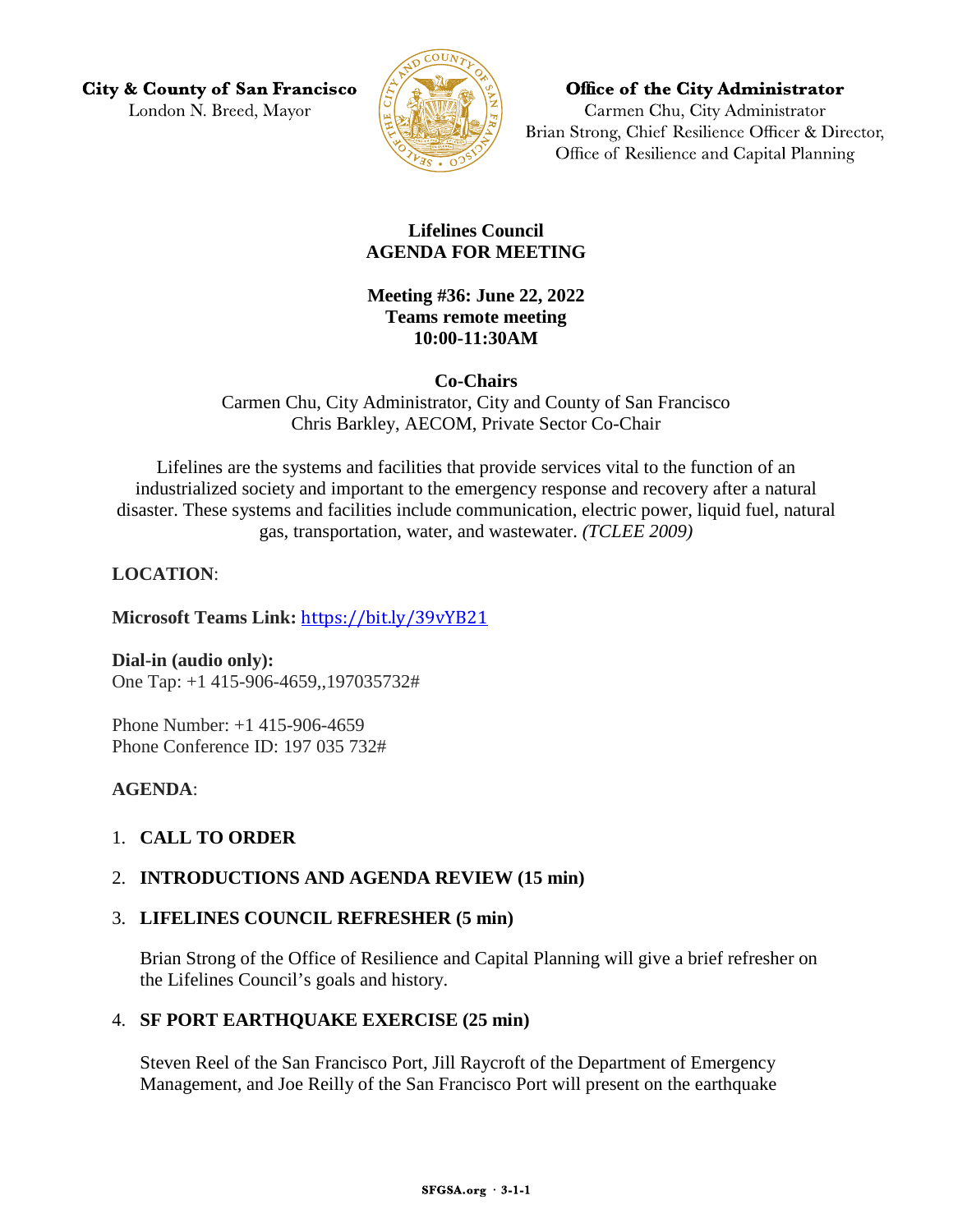exercise that the Port conducted in 2021. They will discuss learnings and outcomes from the exercise that apply to the City's lifelines.

# 5. **ISLAIS CREEK STUDY (25 min)**

Luiz Barata of the Planning Department and Sarah Minick of the San Francisco Public Utilities Commission will present on the Islais Creek Adaptation Strategy, a long-range vision for the Islais Creek shoreline.

## 6. **OPEN DISCUSSION AND ANNOUNCEMENTS (20 min)**

#### 7. **NEXT MEETING**

The next meeting of the Council will be Wednesday, September 28, 10am-11:30am.

## 8. **ADJOURN**